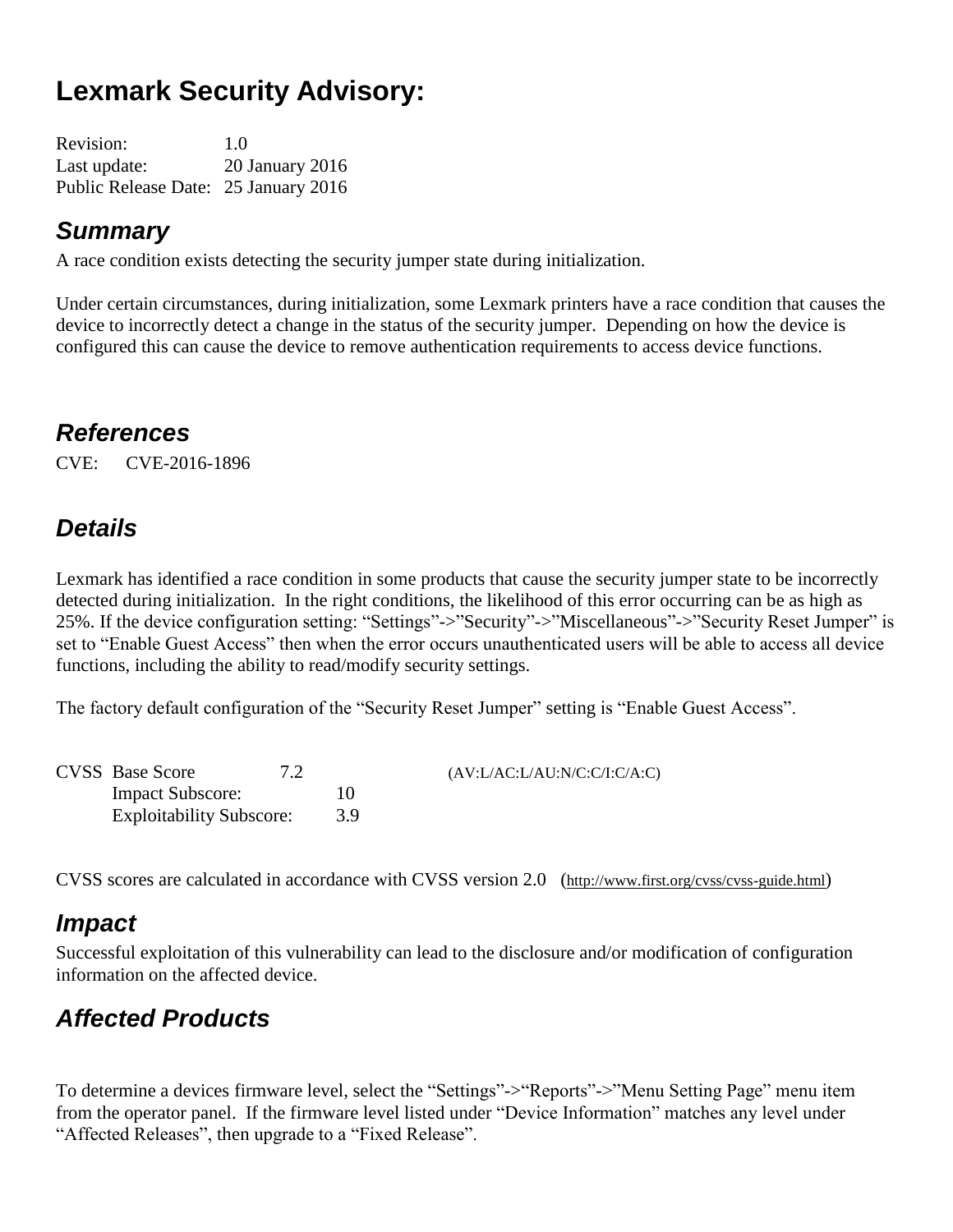| <b>Lexmark Models</b>        | <b>Affected Releases</b> | <b>Fixed Releases</b> |
|------------------------------|--------------------------|-----------------------|
| CX820de, CX820dtfe           | PP.02.048 and previous   | PP.02.049 and later   |
| XC6152de, XC6152dtfe         | PP.02.048 and previous   | PP.02.049 and later   |
| CX825de, CX825dte, CX825dtfe | PP.02.048 and previous   | PP.02.049 and later   |
| XC8155de, XC8155dte          | PP.02.048 and previous   | PP.02.049 and later   |
| CX860de, CX860dte, CX860dtfe | PP.02.048 and previous   | PP.02.049 and later   |
| XC8160de, XC8160dte          | PP.02.048 and previous   | PP.02.049 and later   |
| CS820de, CS820dte, CS820dtfe | YK.02.048 and previous   | YK.02.049 and later   |
| C6160                        | YK.02.048 and previous   | $YK.02.049$ and later |
| CS720de, CS720dte            | CB.02.048 and previous   | CB.02.049 and later   |
| CS725de, CS725dte            | CB.02.048 and previous   | CB.02.049 and later   |
| C <sub>4150</sub>            | CB.02.048 and previous   | CB.02.049 and later   |
| CX725de, CX725dhe, CX725dthe | ATL.02.048 and previous  | ATL.02.049 and later  |
| XC4150                       | ATL.02.048 and previous  | ATL.02.049 and later  |

#### *Obtaining Updated Software*

To obtain firmware that resolves this issue or if you have special code, please contact Lexmark's Technical Support Center at [http://support.lexmark.com](http://support.lexmark.com/) to find your local support center.

### *Workarounds*

Lexmark recommends updating firmware to address this issue. Changing the configuration setting "Settings"- >"Security"->"Miscellaneous"->"Security Reset Jumper" to "No Effect" can be used as a workaround, but the consequence is that access to the printer cannot be recovered in the case of failure/loss of authentication credentials.

### *Exploitation and Public Announcements*

Lexmark is not aware of any malicious use against Lexmark products of the vulnerability described in this advisory.

## *Status of this Notice:*

THIS DOCUMENT IS PROVIDED ON AN "AS IS" BASIS AND IS PROVIDED WITHOUT ANY EXPRESS OR IMPLIED GUARANTEE OR WARRANTY WHATSOEVER, INCLUDING BUT NOT LIMITED TO THE WARRANTIES OF MERCHANTABILITY AND FITNESS FOR A PARTICULAR USE OR PURPOSE. LEXMARK RESERVES THE RIGHT TO CHANGE OR UPDATE THIS DOCUMENT AT ANY TIME.

## *Distribution*

This advisory is posted on Lexmark's web site at<http://support.lexmark.com/alerts> Future updates to this document will be posted on Lexmark's web site at the same location.

## *Revision History*